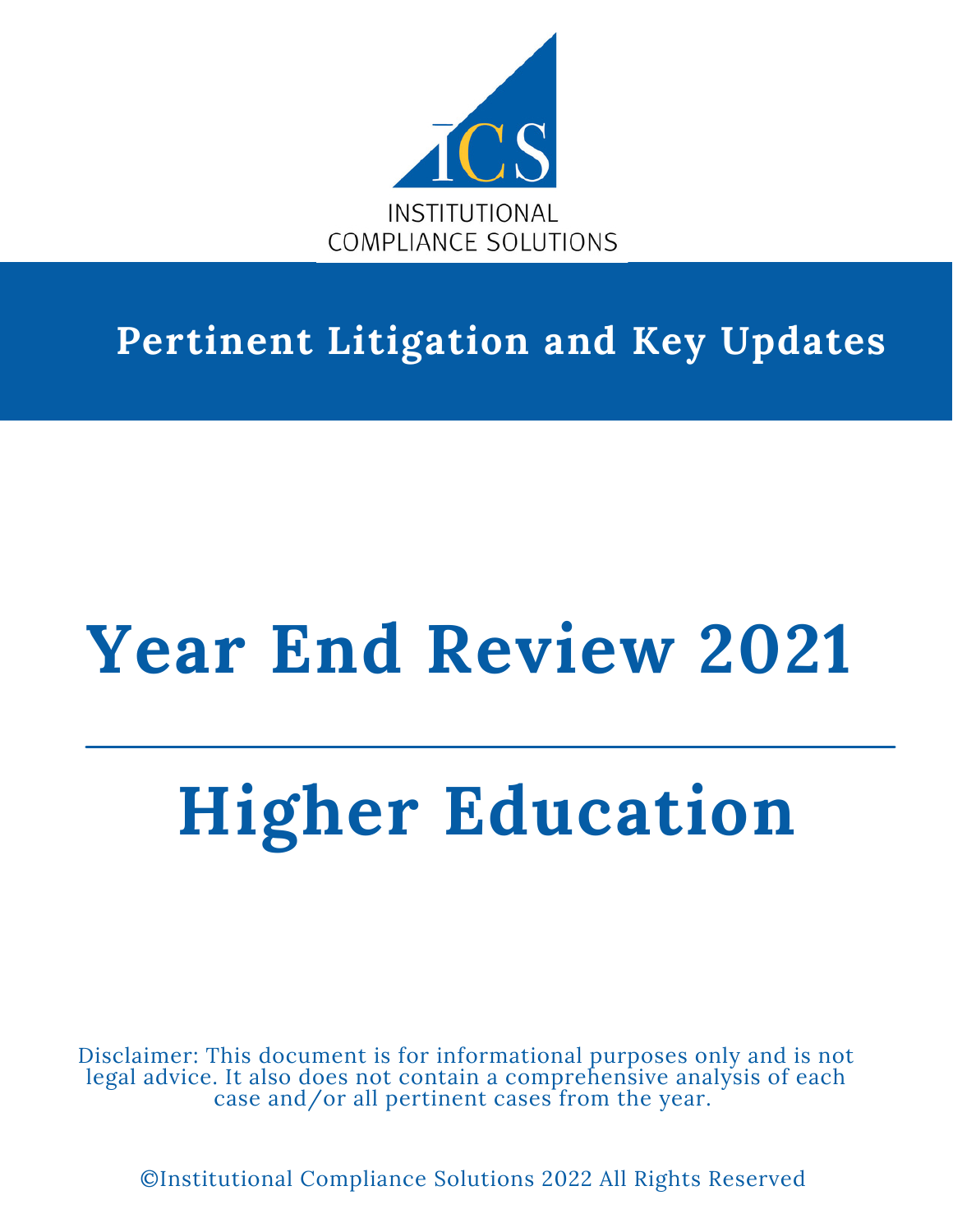

# **Liberty [University](https://www.insidehighered.com/sites/default/server_files/media/liberty_sexual_assault_does_lawsuit.pdf) Continues its Battle with Sexual Assault Claims**

In November 29, 2021 an additional current student at Liberty University sued alleging the school mishandled her sexual assault case. This comes almost six months after twelve individuals sued Liberty University over mishandling their sexual harassment or rape claims. Both complaints allege that Liberty perpetuates ignoring sexual harassment and creates a false sense of security for students and the community.

# **Karasek v. Regents [University](http://cdn.ca9.uscourts.gov/datastore/opinions/2020/01/30/18-15841.pdf) of Southern California** - **April 14, 2021**

After a reported sexual assault, the Plaintiff alleges that the "University systematically failed to educate its students about sexual assault and appropriate sexual interactions." The Plaintiff further alleges that the policies at the school demonstrated a "deliberate indifference" to harassment. Court denies UC Berkeley's motion to dismiss and concludes that a school's failure to provide training on sexual misconduct to students could increase risk of harm.

# **Former Emory Law Student Sues University for Sex [Discrimination](https://www.11alive.com/article/news/education/former-law-student-suing-emory-sexual-discrimination/85-546c617d-e542-472b-b05e-f1055454218d) After Rape Report**

Former Emory University Law Student is suing her law school in federal court alleging discrimination based on her sex during a rape investigation with a fellow student. The student claims that after her report, "her education and mental wellbeing were compromised" and that the school prioritized the perpetrator over her. Additionally, the plaintiff claims that the school did not give her any accommodations (virtual classes/counseling) and discouraged her from reporting.

# **Toxic Culture at [UW-Madison](https://madison.com/wsj/news/local/education/university/everyone-knew-problems-with-uw-madison-prof-who-led-toxic-lab-persisted-for-2-decades/article_cf4fd695-609d-5a93-be98-e3c30edbcb93.html)**

An engineering professor resigned after the Engineering Department at UW- Madison failed to investigate and take action despite multiple concerns and a student's suicide. An internal investigation found that the professor had "hostile and intimidating" behavior that persisted from his hiring in 1997. The report also described decades of swearing, shouting, belittling, and verbal abuse on and off campus.

# **LSU Covered Up Reports of Sexual [Misconduct](https://www.usatoday.com/story/news/investigations/2021/04/26/lsu-conspired-cover-up-sexual-misconduct-seven-women-claim-suit/7381875002/) and Dating Violence**

Seven women filed a class lawsuit against LSU's leadership claiming there was a deep conspiracy to cover allegations of misconduct and be deprived students of their rights under Due Process. The students accuse the school of "prioritizing reputation and football over the safety and welfare" of students. Petitioners are seeking \$5million in damages.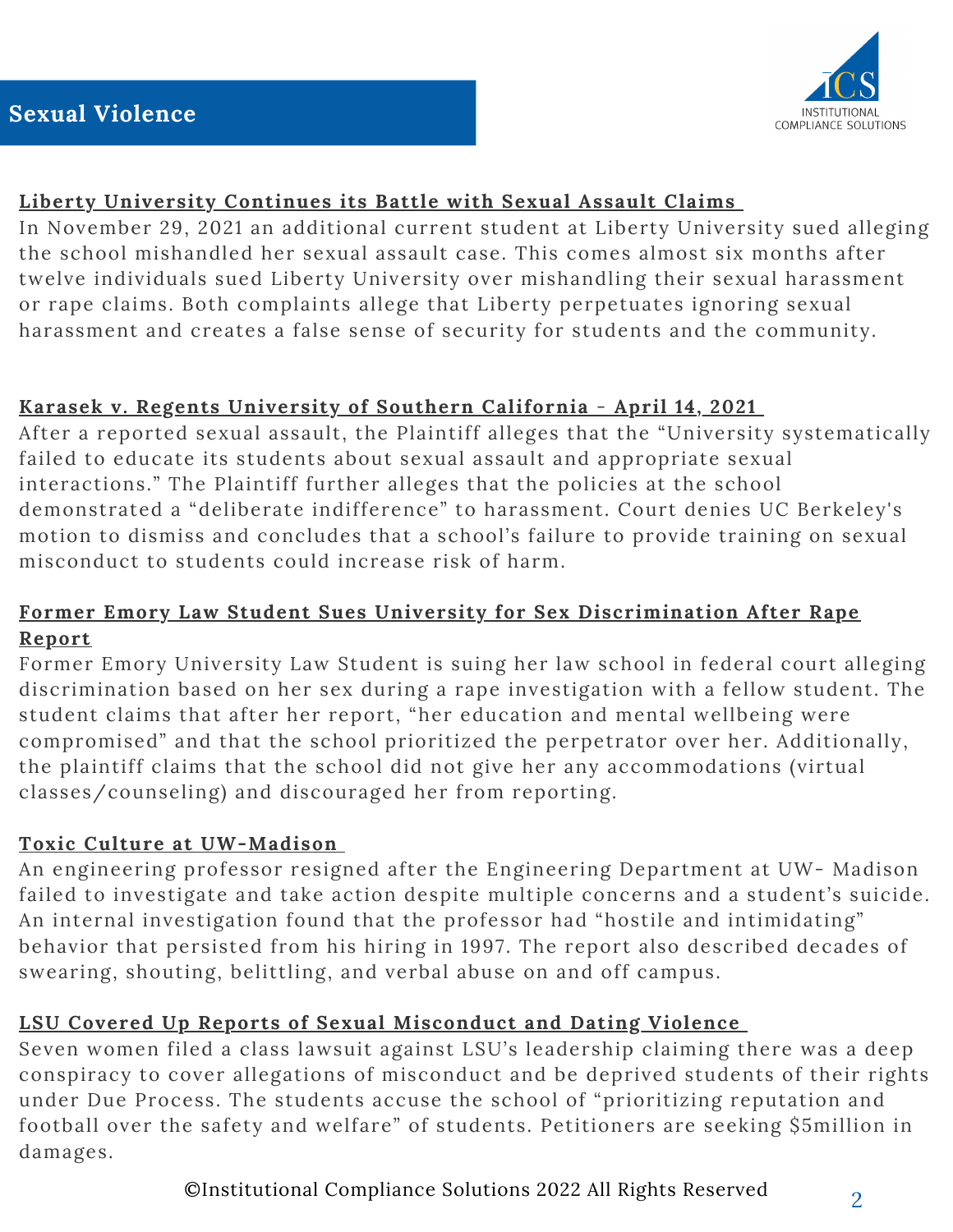

# **Former Student Awarded \$300k in Title IX Suit Against Chadron State**

Grand jury awards student \$300k after holding that the College "failed to protect" the student after she reported her sexual assault to the school. The student alleged she was raped twice by a student and disclosed the incident with the Title IX coordinator. The student claimed she was asked questions like "why she did not scream" during the assault and was encouraged to transition to off campus/ remote learning while taking no action against the respondent. Despite the respondent's admission that the he had violated the school's sexual assault policy, the school did not follow through with its investigation.

# **University of Nebraska-Lincoln Lawsuits Continue to Develop**

- **Thomas v. [Regents](https://nebraskapublicmedia.org/documents/84/072020_THOMAS_vs_REGENTS_Complaint.pdf) - July 7, 2020**
	- Plaintiffs, all female students, sue the University and Title IX office employees. In the complaint, students allege they were victims of sexual discrimination, and were victims of sexual harassment by male students. On June 11, 2021 the Department of Justice produced a letter of [interest](https://storage.courtlistener.com/recap/gov.uscourts.ned.88271/gov.uscourts.ned.88271.47.0.pdf) accusing the university of "misapplying Title IX."
- **Jane Doe v. Board of Regents of the [University](https://nebraskapublicmedia.org/documents/85/022821_DOE_vs_UNL_Complaint.pdf) Nebraska February 28, 2021**
	- A single female plaintiff claims she was harassed by her advisor and alleges that the Title IX office was deliberately indifferent to the plaintiff's claims.
	- January 5, 2022 Update: Judge dismisses Defendant's motion to dismiss and decides the case can move forward

# **Utah State Student Sues School Alleging School [Mishandled](https://www.deseret.com/utah/2021/12/15/22837885/usu-student-says-school-mishandled-her-report-of-rape-logan-utah-department-of-justice) Rape Allegation**

A student sues in federal court alleging that the school mishandled her report of rape despite the school's reassurance. After the student reported the incident, and an investigation sustained her complaint against a male school athlete, the school's president failed to take disciplinary action, citing "due process concerns."

# **Richardson v. [Northwestern](https://www.courthousenews.com/wp-content/uploads/2021/01/northwestern-cheerleader.pdf) University - January 29, 2021**

Northwestern Athletic Director resigned after he receives backlash from sexual harassment case. The Plaintiff in Richardson claims that she had been groped and harassed by members of her cheer team and alumni. She further alleges that "she had been encouraged to mingling and taking photographs with donors" to get donations. The Plaintiff is suing alleging a Title IX violation because of a delay of a formal investigation after she made a formal complaint.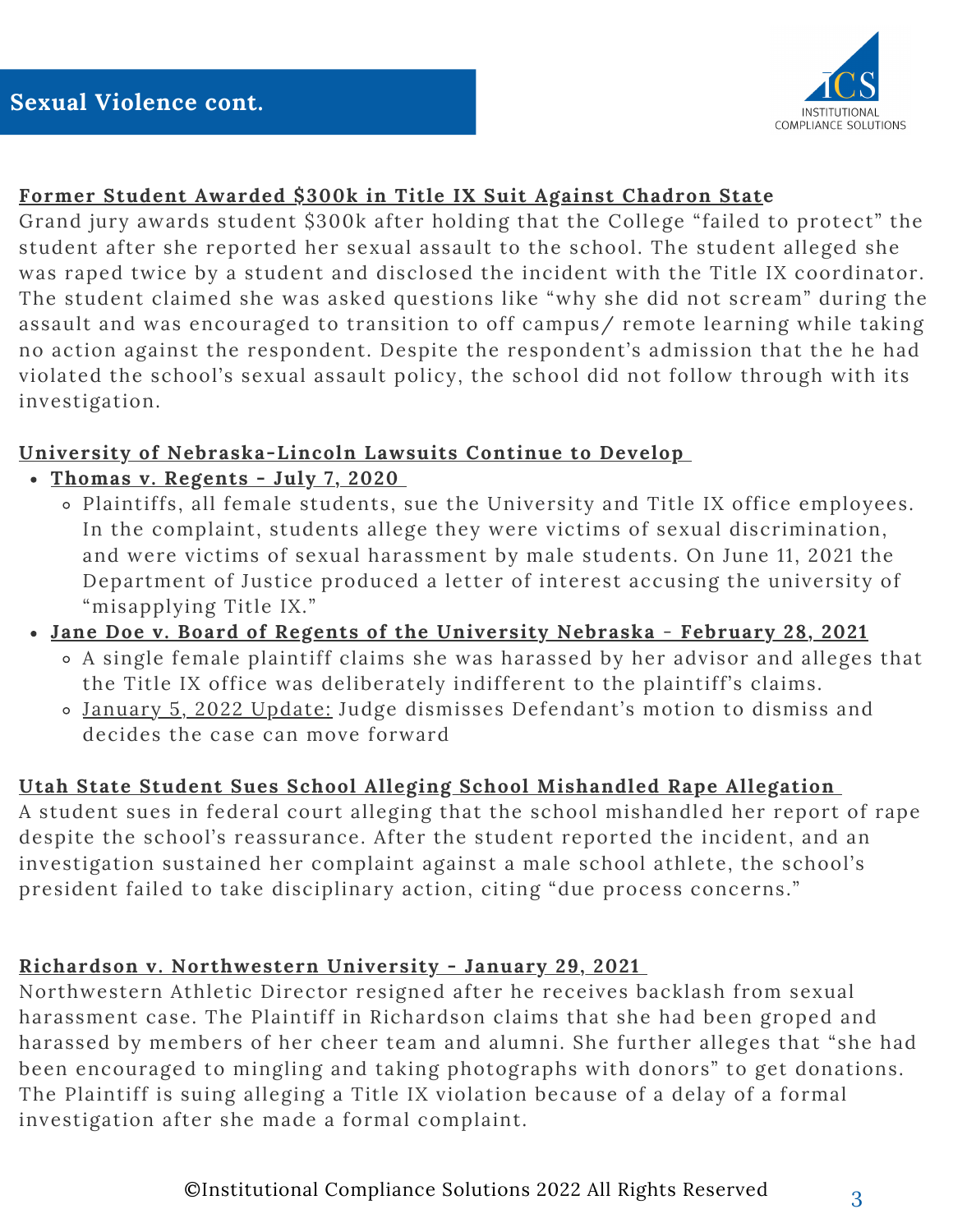# **Doe v. Kentucky State [University](https://public.fastcase.com/9SKwsfNqTc6OieYDhNMyM%2FUGND2Y4%2BepJBcfi0glTc4swEgwymqotqTm2y%2BqKo%2Bsr86OHVP7upyd72skCWMQng%3D%3D) - December 13, 2021**

Defendant was granted motion for summary judgement. Plaintiff claims that he was sexually assaulted by KSU employees on two occasions and sued via Title IX claiming "deliberate indifference." Plaintiff alleged that KSUs response to the complaints were inadequate, but when the employee was placed on notice, the perpetrator was placed on administrative leave. The court also dismissed the plaintiff's hostile education environment claim stating that two incidents did not constitute a pattern that altered his education.

# **Doe v. Bd. of Regents of [University](https://public.fastcase.com/9SKwsfNqTc6OieYDhNMyM7%2Fyoml71x3PxH2%2Fxu8p88azjdN4pbILcZc6Ih%2FyJ1HN7wH5eWvpTGY0SB8zwwkDwg%3D%3D) of Wisconsin - November 13, 2021**

Plaintiff brought due process and Title IX claims against University after they overturned a prior Title IX finding that a "high profile" student was responsible for inappropriate conduct. Court allowed the plaintiff's claim of "deliberate indifference" to continue because the plaintiff was forced to take classes and attend school with her perpetrator. Additionally, the Court held that the accused student's role on the football team was a "motivator" for the school's determination.

# **Sexual Assault Claim Against University of [Michigan's](https://www.michigandaily.com/news/administration/it-may-be-the-most-sexual-abuse-allegations-against-a-single-person-in-u-s-history-whats-happening-with-robert-anderson-case-litigation/) Robert Anderson**

Starting in 2020, there have been hundreds of individual lawsuits and two class action lawsuits filed against the University in what is likely the most sexual abuse allegations against a single person. At last count by the press, there are approximately 1,000 survivors and more than 850 individual lawsuits. The University hired a law firm to conduct an investigation and in 2021 a report was released detailing the abuse and attempts by the University and athletics to suppress the allegations.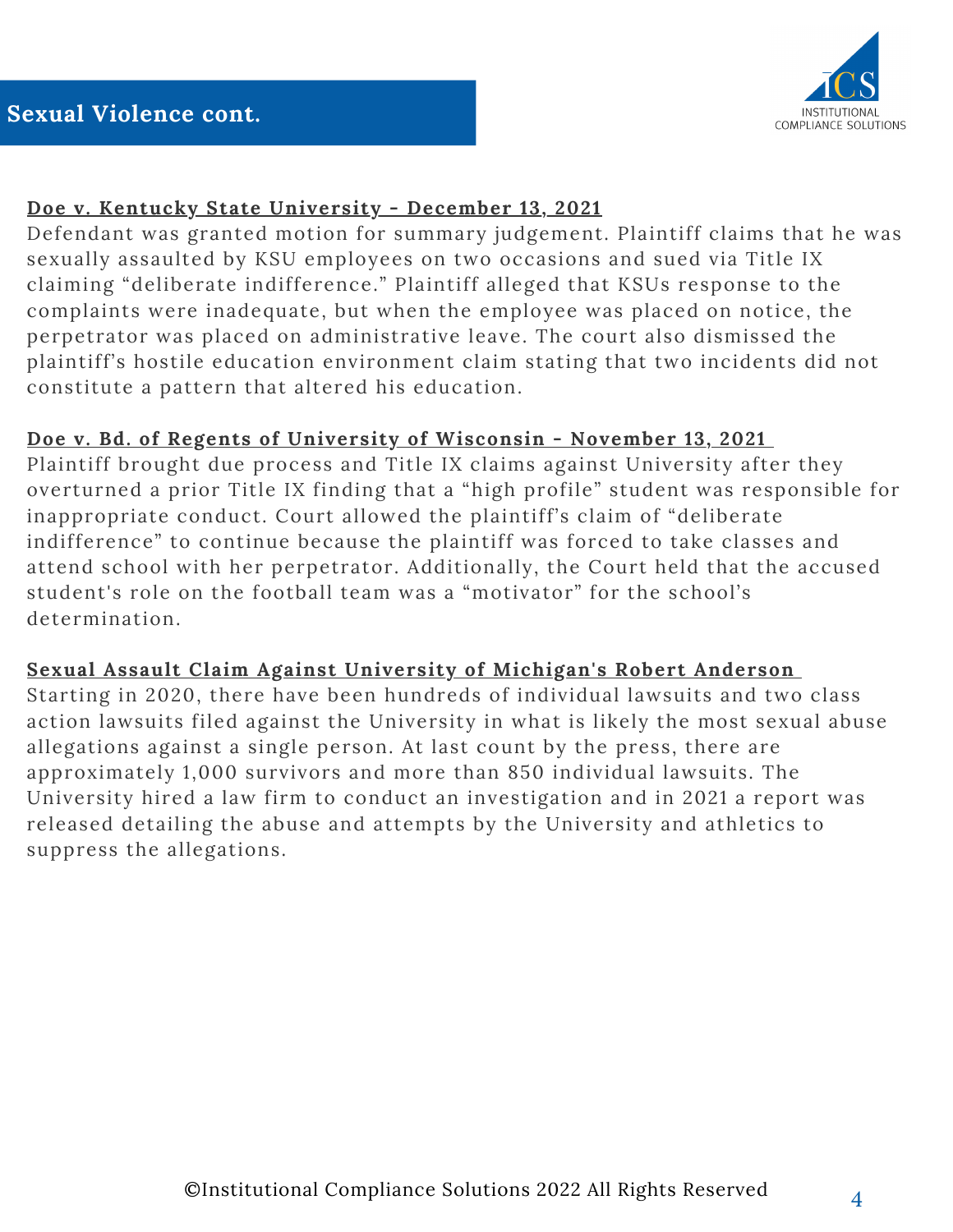

#### **University of Utah Announced \$13.5M settlement with Family of Track Athlete**

University of Utah announced that it would settle with the family of a slain track student for \$13.5M and acknowledged that her killing was preventable. The athlete was shot and killed by a man she had dated briefly in 2018. Prior to the incident, the athlete's family and friends had reached out to the University for help, only to be denied. The student's parents filed a Title IX Lawsuit in 2019.

# **Hall v. [Millersville](https://law.justia.com/cases/federal/appellate-courts/ca3/19-3275/19-3275-2022-01-11.html) University- January 11, 2022**

Hall family sued M.U after their daughter, a student, was murdered by her boyfriend in their dorm room. District court granted M.U summary judgement stating the school lacked notice. Third circuit reversed stating M.U in fact had adequate notice and could be liable under Title IX due to "deliberate indifference to known sexual harassment perpetuated by a non-student guest."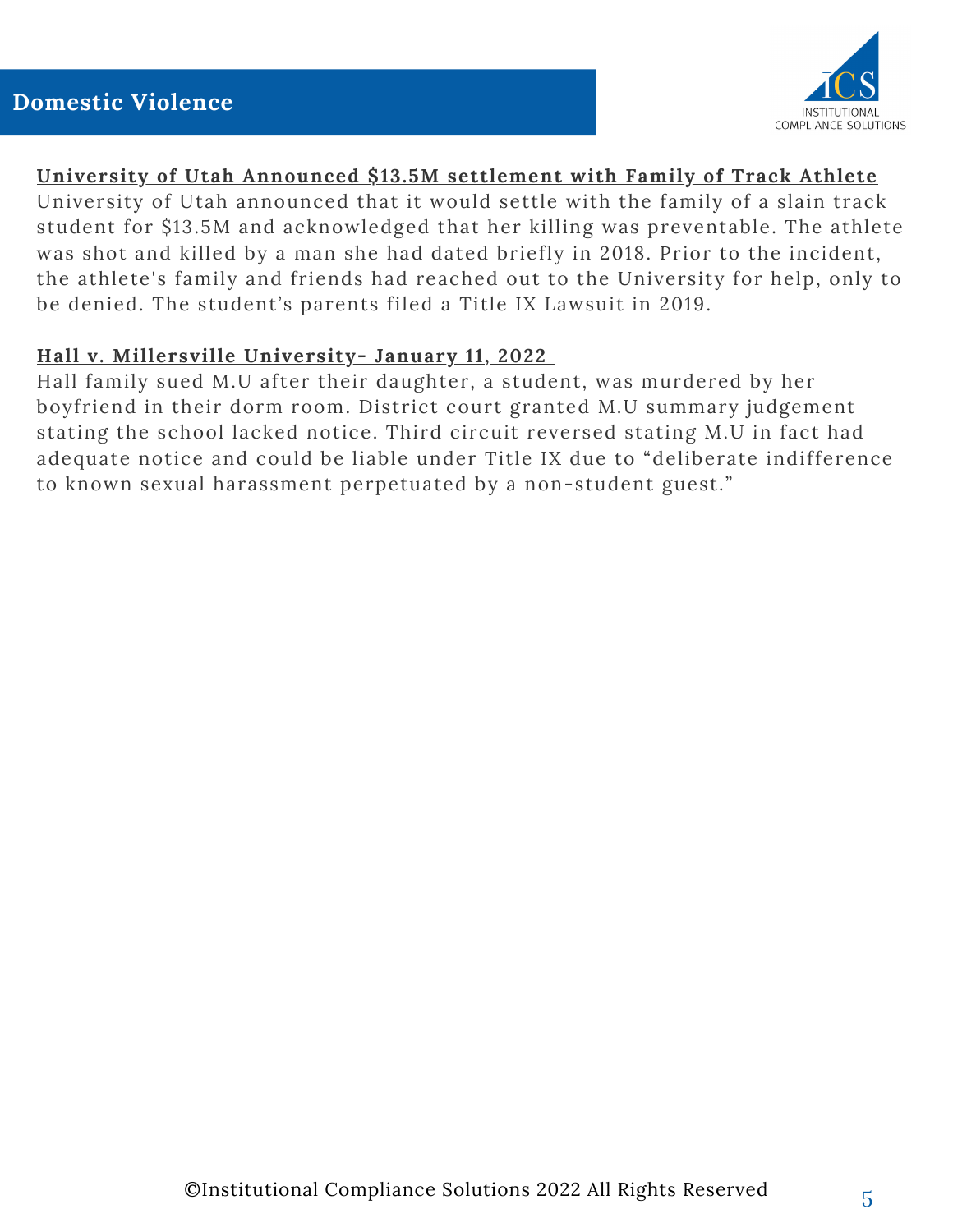

# **Appeals Court Upholds [Settlement](https://www.providencejournal.com/story/news/courts/2021/10/27/appeals-court-upholds-settlement-landmark-brown-gender-equity-case/8551760002/) in Decades Old Title IX Case with Brown University**

In October of 2021, a federal Court of Appeals upheld a decades-old settlement agreement between former Brown gymnastics and ice-hockey teams athletes and Brown University. The athletes sued Brown in the 1990s when multiple women's sports programs were cut from the school. The settlement required Brown to comply with Title IX and to offer significant athletic opportunities to women. Brown subsequently cut additional women's programs in 2020 and its athletes asked the court to reject the settlement agreement to protect their interests. In its opinion, the appeals court acknowledged that despite evolution of Title IX since the 1990s, the judge saw the settlement "marks a fitting conclusion" to Brown's prior litigation.

# **Faculty Opposed to Racial Injustice v. NYU - August 21, 2021**

Court affirms dismissal of a student group's complaint of Title VI and IX's discrimination of NYU's Law Review publication. The Law review determined its editors utilized sex and race as factors for admission in addition to a traditional write on. This litigation arose when the law review utilized only 12/50 spots for women, minorities and LGBTQ members. On appeal, the court considered whether the student group had standing to sue NYU. Court concluded no because the Plaintiff failed to sufficiently demonstrate injuries to its members and the "harm was a statistical probability" not a requisite harm.

# **Klocke v. [Watson](https://public.fastcase.com/9SKwsfNqTc6OieYDhNMyMwXH5NRyg4vDPKb5yaosHz%2Fdc%2B1EBBjbuDVPMkOr83bi58kGVogunl7u45aPzTVOkQ%3D%3D)- December 10, 2021**

Court granted Plaintiff's petition for rehearing. Plaintiff and Defendant were in an altercation at the University of Texas at Arlington after the Plaintiff stated a homophobic slur at Defendant and encouraged him to commit suicide because he was gay. Defendant reported the incident to the Title IX office and the school determined that Plaintiff had violated the school's Title IX policy. Unfortunately, the Defendant died by suicide and his estate sued the School alleging "erroneous outcome". District court found for UTA and Plaintiff.

# **Gililland v. [Southwestern](https://public.fastcase.com/9SKwsfNqTc6OieYDhNMyM%2BNd7DV8UHbuxBeONiqeEfDQS7ogWFU37jRCP2WNKRSRg9D%2BcEFwCqi9kHr%2B7gdn7g%3D%3D) Oregon Community College - December 3, 2021**

Plaintiff is a former student at Southwestern Oregon Community College and told an instructor about her prior work as an "adult actress." After this disclosure, Plaintiff claims she was dismissed from the program due to "plagiarism and failing grades" and filed a complaint with the Title IX office. Plaintiff alleged that the plagiarism policy was "unfairly enforced."

©Institutional Compliance Solutions 2022 All Rights Reserved 6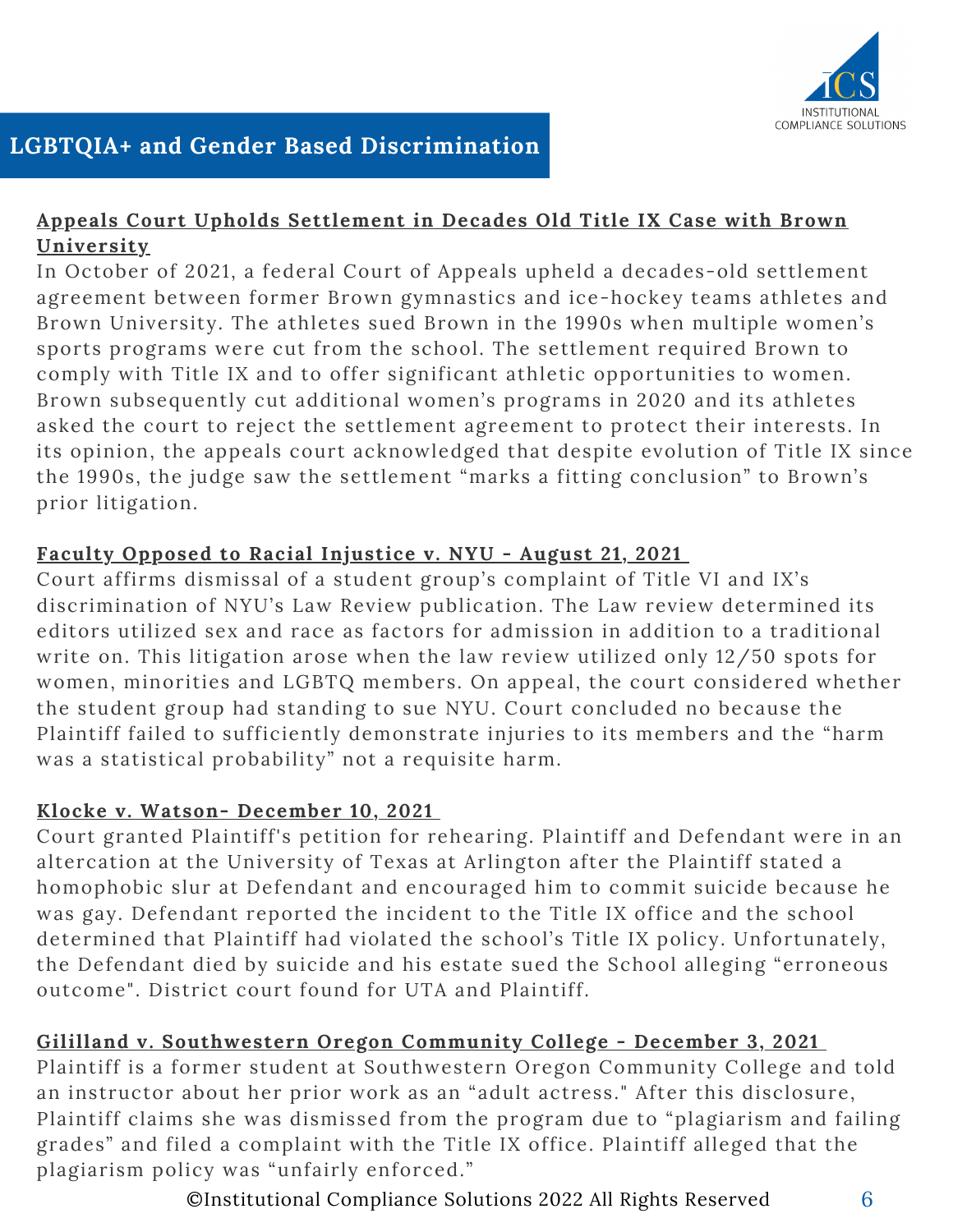

# **Athletics**

### **UConn [Women's](https://www.fox61.com/article/sports/ncaa/uconn/uconn-women-rowing-team-title-ix-lawsuit-settled/520-f1813425-de1b-40d0-937e-7dbee7937062) Rowing Team Title IX Victory- December 29, 2021**

UConn women's team settled with UConn after alleging various Title IX violations. These violations included unequal resources, financial assistance, and athletic resources. The settlement requires the rowing program to be monitored for at least 4 years.

#### **NCAA [Gender-Equity](https://www.nytimes.com/2021/08/03/sports/ncaabasketball/ncaa-gender-equity-investigation.html) Review After Women's Basketball Championship**

After the 2021 NCAA March Madness Competition in Women's Basketball, the NCAA commissioned a gender-equity review of all three championships.

# **University of Iowa Will Pay \$400,000 in Title IX Athletics [Settlement](https://www.thegazette.com/higher-education/university-of-iowa-will-pay-400k-via-title-ix-athletics-settlement/)**

UI has agreed to settle for \$400k and to maintain a women's swimming/diving team for at least seven more years. Per the settlement agreement, the school must also hire an outside monitor who will report on the school's Title IX obligations moving forward. The suit arose when a Title IX complaint alleged UI Athletics of not providing female athletes the same opportunities, scholarships, and facilities/benefits as the men's teams. Under this agreement, the plaintiffs agreed to drop their lawsuit.

# **USC Violated Title IX within their "Song Girls [Program"](https://dailytrojan.com/2021/09/26/song-girls-coach-violated-title-ix-policies/)**

USC internal investigation revealed that the head coach violated Title IX and the University's policies on sexual harassment. Under the coaches leadership, the members suffered verbal and emotional abuse, and the investigation revealed a "toxic culture of control." The investigation also showed consistent race and gender based discrimination among members leading to eating disorders, self harm, and alcohol/drug dependencies. The coach resigned in 2020.

#### **Lia Thomas, A Trans\* Swimmer at University of [Pennsylvania](https://www.swimmingworldmagazine.com/news/despite-repeated-inquiries-ncaa-remains-mum-on-lia-thomas-controversy/) Sets Records - News**

Thomas an M to F trans\* femme athlete has been shattering swimming records at the collegiate level. University of Pennsylvania has publicly supported Ms. Thomas and her right to compete in swimming events. Thomas currently ranks first in the U.S in women's 500 freestyle and 200 freestyle.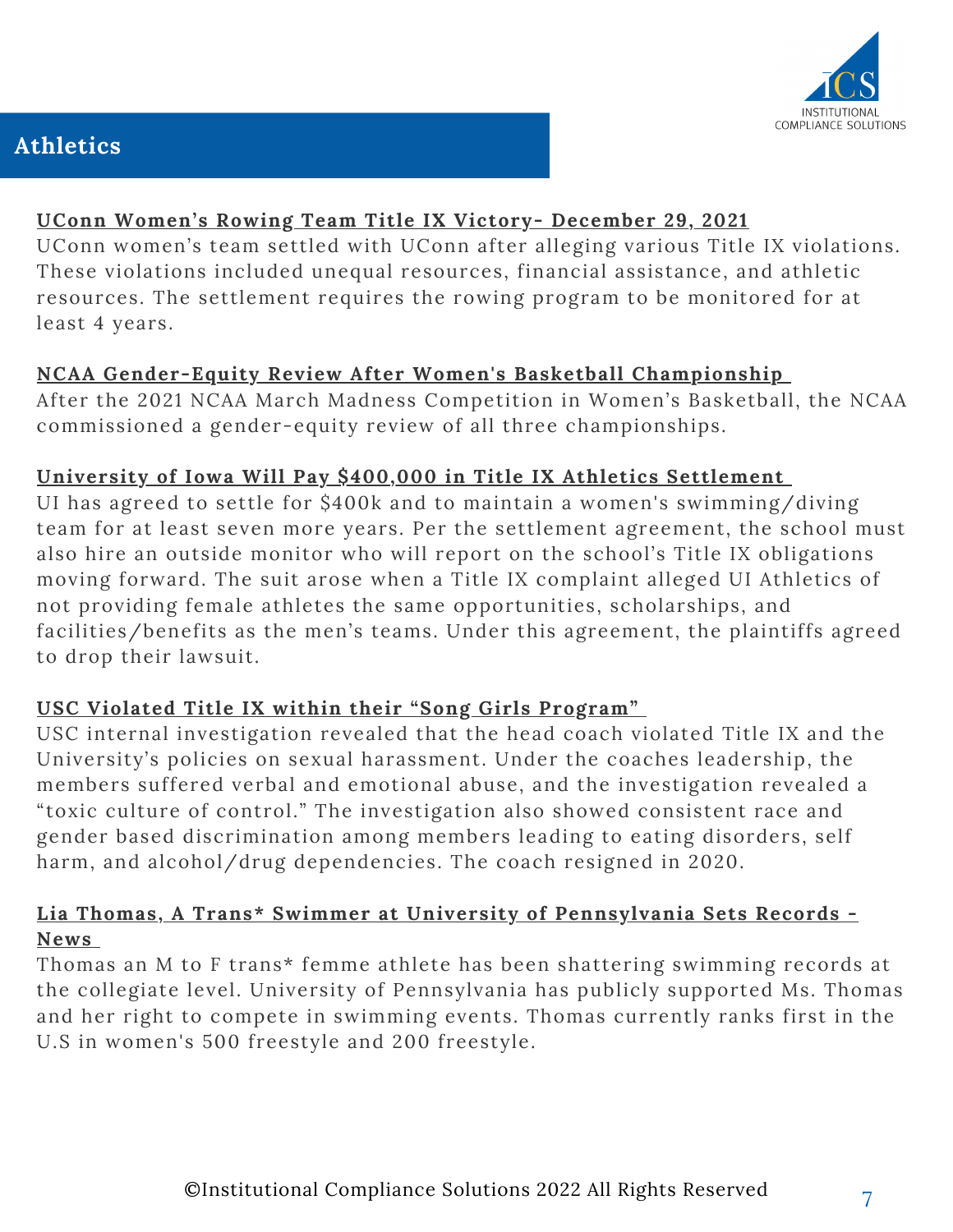

# **Athletics cont.**

# **Title IX Lawsuit Seeks to Restore Men's [Gymnastics](https://www.minnpost.com/sports/2021/11/whats-different-about-the-lawsuit-seeking-to-restore-mens-gymnastics-at-the-u-of-m/) Team at University of Minnesota**

The University of Minnesota Board of Regents voted to eliminate men's gymnastics, indoor track and tennis and reduced spaces for female athletes to save 1.6 million and "address Title IX compliance issues." The plaintiffs allege that the University did not have any compliance problems nor did it need to cut the men's team.

# **5 Student Athletes and Stanford Reach [Settlement](https://universitybusiness.com/5-student-athletes-stanford-reach-settlement-over-title-ix-lawsuit/) Over Title IX Lawsuit.**

Under the settlement agreement, Stanford must do a comprehensive review of its athletics program by the 2023-24 academic year. The plan must also be publicly accessible no later than October 2022. In the initial complaint, five athletes claimed Stanford's cuts to the rowing, synchronized swimming, and squash teams during the pandemic would "[leave] an imbalance in the number of male and female athletes in its athletics programs."

### **Portz v. St. Cloud State [University](https://public.fastcase.com/9SKwsfNqTc6OieYDhNMyM5hkuMULWC3%2FBwNUS4zw3Zx9G3bRUWd%2FG7G1oogVdJLpNTOeVCPvjNstDqNSQGX7lA%3D%3D)- October 28, 2021**

Court affirmed plaintiff's bench trial against St. Cloud State University for a Title IX claim. Plaintiff was a member of the women's tennis and skiing teams and claimed that the University violated Title IX when it cut athletic teams for budgetary reasons. Court found that before cutting the teams, the University evaluated "the allocation of treatment and benefits" among levels of athletics rather than evaluating the programs as a whole.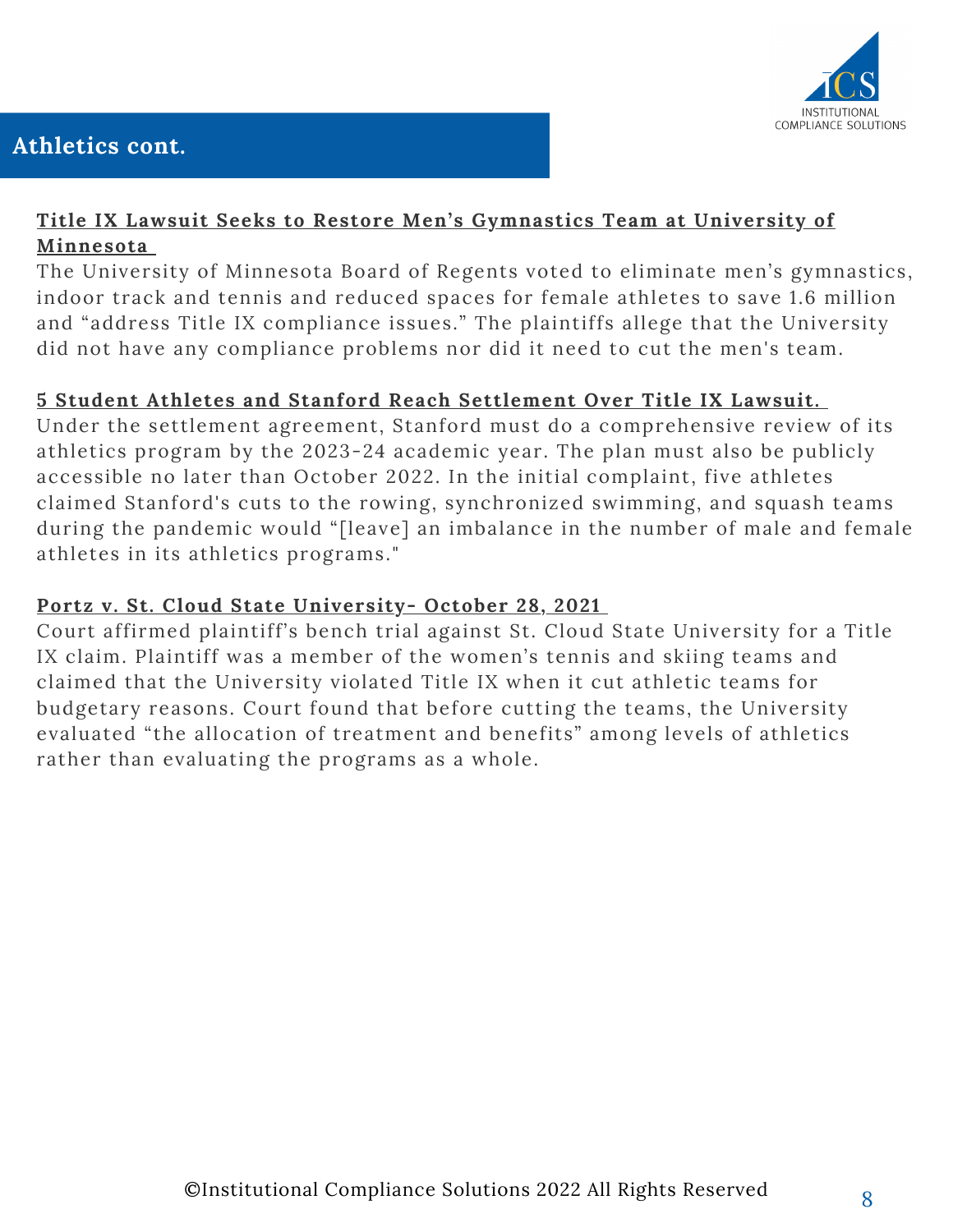

# **Title IX Investigations**

# **Victim Rights Law Center et al v. [Cardona](https://casetext.com/case/victim-rights-law-center-v-cardona)- July 28, 2021**

VRLC, an organization that represents sexual assault survivors (mostly students) sued the Secretary of Education to challenge Title IX's treatment of sexual assault proceedings. This suit is in response to the MA Supreme Court decision that allowed respondent's to access mental health records of sexual assault victims. The MA Federal District Court vacated 34 C.F.R 106.45 (b)(6)(i).

# **John Doe v. St Regents [University](https://ecf.ca8.uscourts.gov/opndir/21/06/192552P.pdf) of MN - June 1, 2021 - Respondent Litigation**

Court reverses a lower court's dismissal of Plaintiffs' case due to finding a "high amount of internal pressure, investigator bias, and dubious investigative procedures." The court also found that the University inappropriately responded to "substantial pressure" and were biased against the Plaintiffs. They further allege that in response to a series of boycotts, the University was "pressured to corroborate the accusations."

# **Douglass v. GGCC - May 18, 2021**

District court denies Defendant's motion to dismiss and determines that the Plaintiff was harassed and intimidated by a detective to prevent a Title IX inquiry. These tactics included a false arrest, threatening additional financial obligations, and emotional distress. Plaintiff also claims that Defendant attempted to prevent her from testifying truthfully about the Title IX allegations.

# **FSU Determines Three Professors Guilty of Sexual [Misconduct](https://www.wuft.org/news/2021/11/16/fsu-determines-three-professors-guilty-of-sexual-misconduct-with-students/) of Students**

An investigation revealed that several professors were engaging in inappropriate sexual behaviors with students. Behaviors included sending sexually explicit emails/ text, bartering sexual behaviors with students, and forcible touching. All three professors have subsequently resigned.

# **[University](https://amp-freep-com.cdn.ampproject.org/c/s/amp.freep.com/amp/7976602002) of Michigan Creates new Office - Changing Sexual Assault Policy**

U of M is making significant changes on how it investigates and resolves sexual assault claims. These changes involve making a new office, revisiting policies, and how to revoke tenure and benefits for professors facing accusations. Additionally, U of M will add a resolutions specialist, equity specialist, and an additional compliance team. The school states that these policies are meant to rebuild the trust in the academic community and to restructure the Title IX office.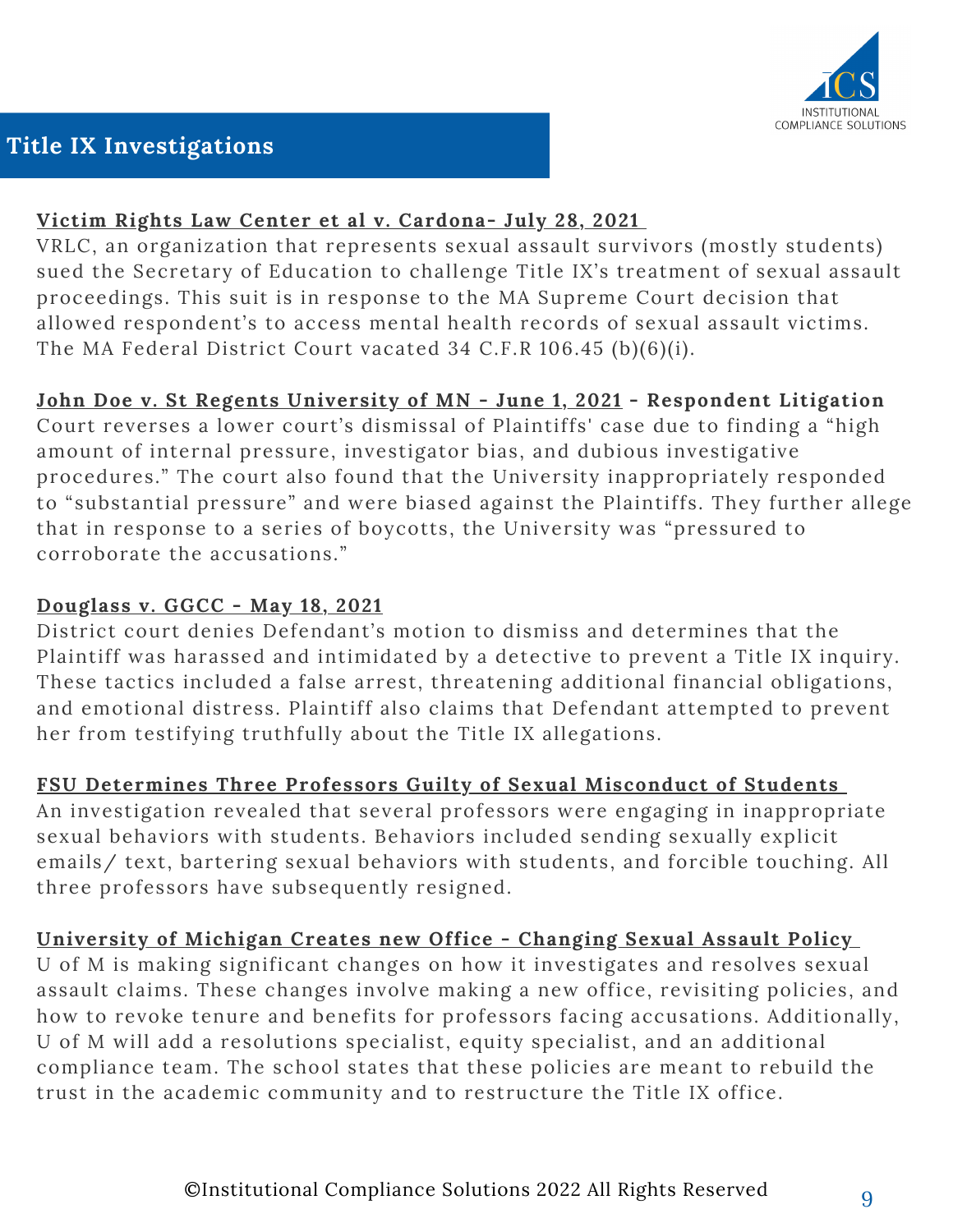

# **Fraternity Issues**

#### **San Diego State [University](https://www.sandiegouniontribune.com/news/education/story/2022-01-04/sdsu-graduate-fraternity-allegations) Sued by Fraternity Member**

Graduate of San Diego State University claims the university wrongfully accused him of hazing during his membership in the Phi Gamma Delta. This issue arose when a student died during a fraternity event due to excessive alcohol consumption and a traumatic head injury. The fraternity was investigated and later expelled for violating SDSU's policy. Plaintiff hired an attorney, was prevented from graduating, and was suspended from the school. The Plaintiff rejected the settlement.

#### **USC Students Protest Toxic Greek Life After Fraternity [Suspended](https://www.latimes.com/california/story/2021-10-22/usc-protests-intensify-after-fraternity-suspension-over-alleged-drugging-sexual-assault)**

After many complaints of sexual assault and drug use, USC suspended the fraternity - blocking it from hosting any events and activities. This decision came after six student field reports that they had been drugged at a fraternity house and one of them had been sexually assaulted. The LAPD apprehended the suspect but he was not arrested, questioned, or charged for the incident. Students are also pushing back on the sexual assault training, claiming it has not impacted the rape culture on campus.

# **Pregnancy Discrimination**

# **Former Coach Sues Notre Dame for Pregnancy [Discrimination](https://www.insidehighered.com/quicktakes/2021/05/21/former-coach-sues-notre-dame-pregnancy-discrimination)**

Former assistant swimming coach at Notre Dame sues the school for a "pattern of discrimination" during her pregnancy and after birth. The coach claims she was given less responsibilities when "she became visibly pregnant" and was criticized for taking time off when she experienced postpartum depression. When she complained, her contract was terminated.

# **Towson University Faces Bias Suit By Former [Gymnastics](https://www.bloomberglaw.com/bloomberglawnews/daily-labor-report/XBJ0ENL0000000?bna_news_filter=daily-labor-report#jcite) Coach**

Plaintiff alleges that she was fired because of her gender, pregnancy and in retaliation for reporting multiple incidents of discrimination to the school. Additionally, Plaintiff alleges that when she complained about her own unequal treatment, she was replaced with a "less qualified male coach" after the school expressed it preferred "male" coaching.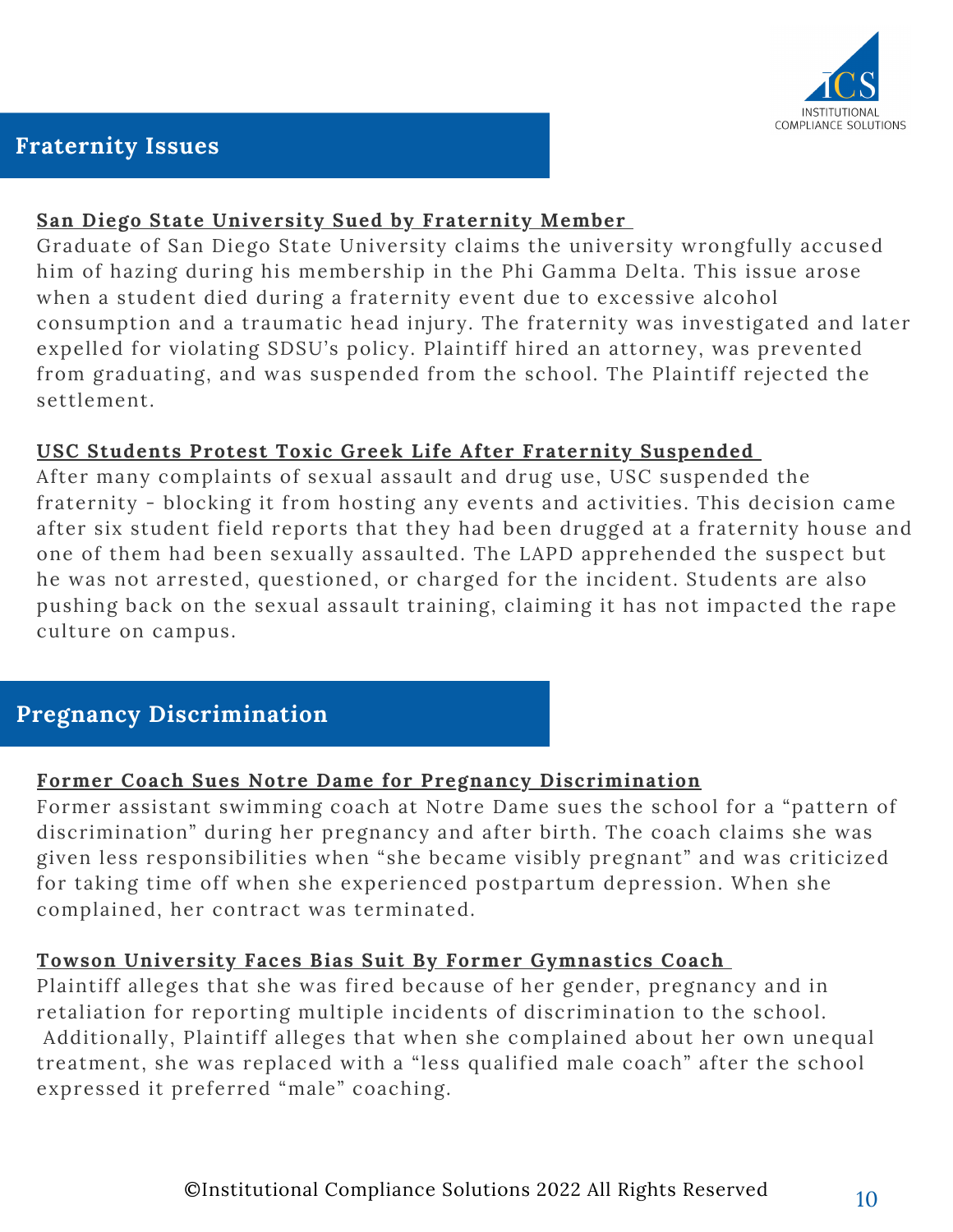

# **Religious Exemption**

#### **Maxon and Brittsan v. Fuller [Theological](http://cdn.ca9.uscourts.gov/datastore/memoranda/2021/12/13/20-56156.pdf) Seminary - December 13, 2021**

Plaintiff argues that the District court erred in dismissing the complaint against Defendant because the institution does not fall within the Title IX religious exemption. Plaintiff believes that the exemption does not apply because the school has an independent and distinct board of directors. The court held that "religious exemptions encompasses…divinity schools, like Fuller that are controlled by their own religiously affiliated Board of Trustees."

#### **Elizabeth Hunter et. al v. [Department](https://storage.courtlistener.com/recap/gov.uscourts.ord.159668/gov.uscourts.ord.159668.1.0_1.pdf) of Education - March 29, 2021**

- Students at religious colleges sued the Department of Education to challenge Title IX religious exemption. The complaint alleges that students attending faith-based colleges are "subject to harmful and discriminatory practices, including being sent to anti-gay counseling." The Defendants filed a motion to dismiss in November, 2021.
- **Update: Student at Lincoln Christian University files to be a class member.** *The student alleges that the school discriminated against her by "directing her to either withdraw from classes or dace disciplined" because she identified as trans*\*.
- **Update- January 7, 20222 -** [O](https://www.thereap.org/copy-of-press-release-1)CR [Announces](https://www.thereap.org/copy-of-press-release-1) that it will launch a formal Title IX investigation of Lincoln Christian University in response to a complaint filed by Religious Exemption Accountability Project on behalf of the class members.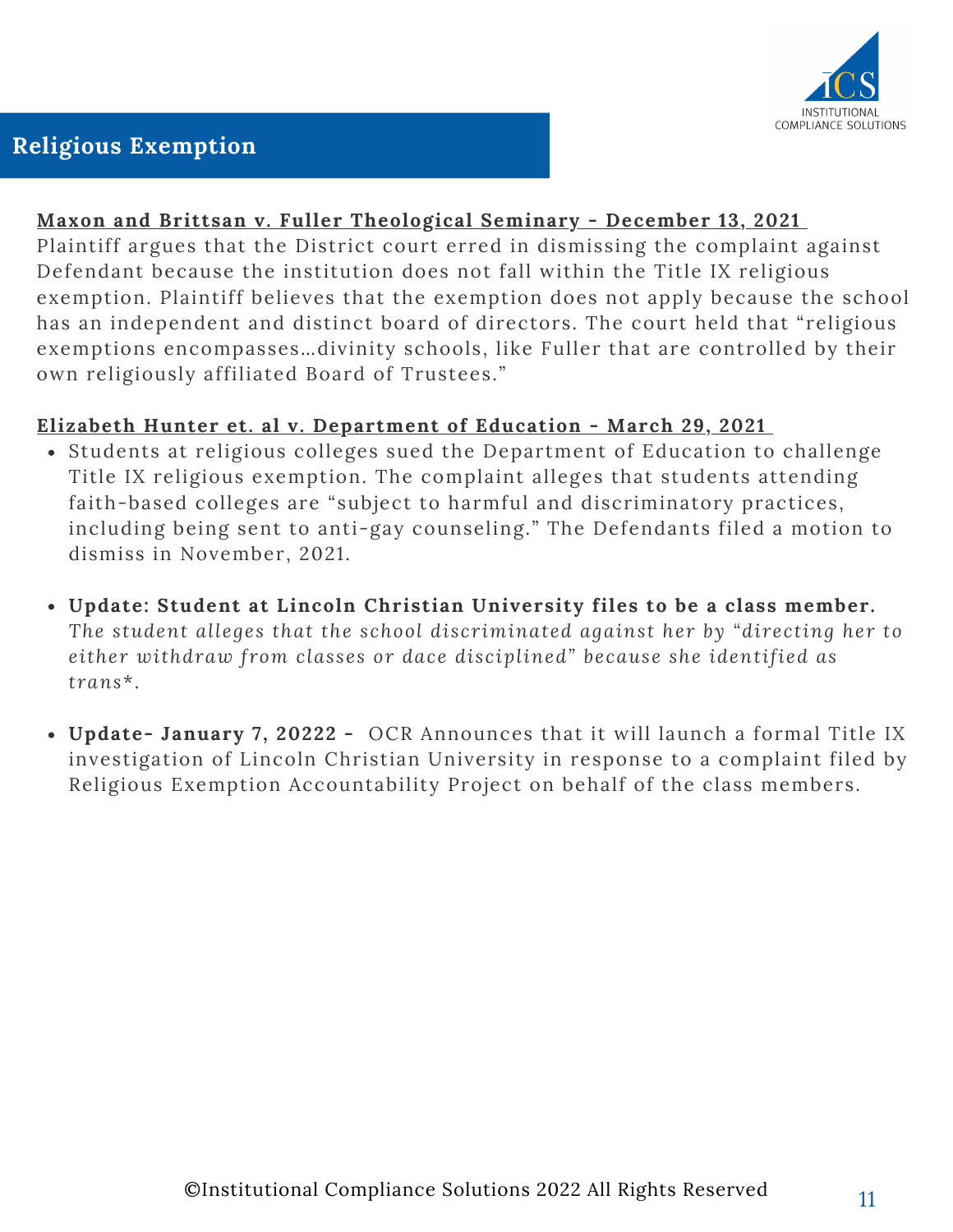

# **Respondent Litigation**

# **Doe v. Saint John's [University](https://public.fastcase.com/9SKwsfNqTc6OieYDhNMyM3PpgU0LVF9EJcZLxGdojeypS0nm3o94cjYN36XEeejkSzziIPJkgToTD6lbcqbZ%2FA%3D%3D) - October 27, 2021**

Order granting Defendant's motion to Dismiss. Cross complaint and after investigation and an adjudication panel, Doe found responsible. The adjudication panel did not hold a hearing. Doe alleged gender bias, erroneous outcome (due to no hearing) under Title IX. Court noted Doe's argument that proceedings inconsistent with 2020 Title IX regulations, stating that the 2020 regulations do not apply retroactively.

# **Student Sues [Michigan](https://www.mlive.com/spartans/2021/10/suspended-michigan-state-football-player-suing-university-amid-title-ix-investigation.html) State Claiming Due Process / Title IX Violation**

Football player sues the school claiming his Title IX and Due Process rights were violated when he was suspended from the football team before the conclusion of a Title IX investigation. The student claims the encounter was a consensual sexual encounter and his termination was "due to gender bias." The suit was subsequently [dismissed.](https://www.espn.com/college-football/story/_/id/32452813/judge-dismisses-title-ix-lawsuit-filed-michigan-state-spartans-football-player)

# **Quintez Cephus Sues University of [Wisconsin-Madison](https://www.channel3000.com/content/uploads/2021/02/Quintez-Cephus-Complaint.pdf) Claiming Due Process Violation - February 23, 2021**

Former football athlete filed suit alleging his Due Process rights were violated when he was used as a "scapegoat" during a sexual assault investigation. The Plaintiff also claims the school breached his contract and violated Title IX provisions. The suit comes after the Plaintiff was suspended after his arrest for sexual assault charges.

# **Professor Sues After Wrongful Termination for Medical Issue**

A professor sues Fordham after he was fired for performing a sexual act over Zoom. The Plaintiff claims he was fired after a "flawed investigation and was Denied Due Process and that the school rushed to judgement before a full independent review."

**[Update](https://storage.courtlistener.com/recap/gov.uscourts.nysd.566970/gov.uscourts.nysd.566970.1.0_2.pdf)**[:](https://storage.courtlistener.com/recap/gov.uscourts.nysd.566970/gov.uscourts.nysd.566970.1.0_2.pdf) a student in the class also filed a complaint seeking to appeal her grade after she faced retaliation for releasing the video to the school.

# **Kalyango v. Ohio State University - Drops Title IX Due Process Complaint**

Plaintiff claimed he was discriminated against on the basis of race, national origin, and terminated out of retaliation without Due Process. Asked for 75k in compensatory damages and an injunction. Plaintiff dismissed the case, April 29, 2021 after an agreement to bear their own costs associated with the suit.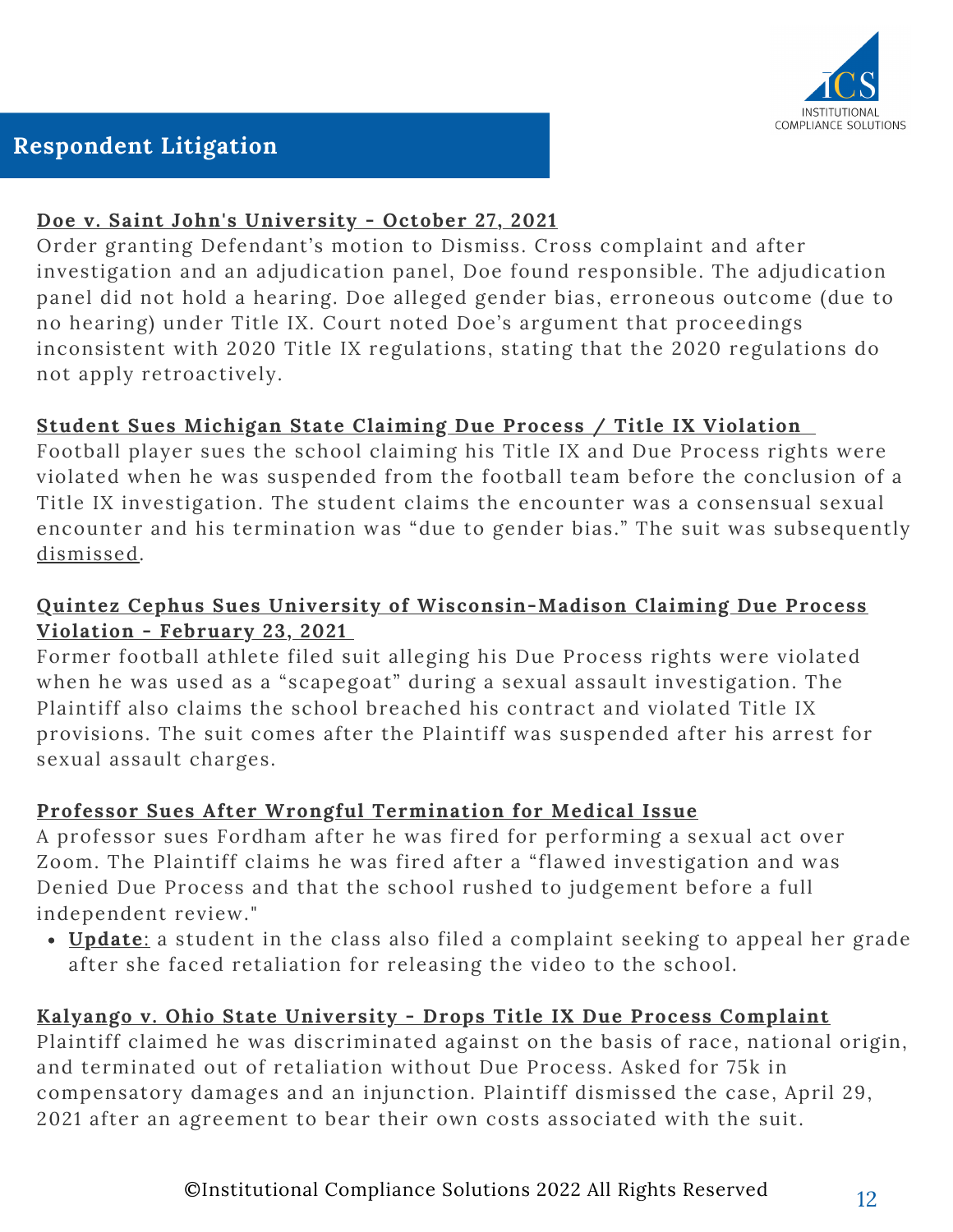

- **Title IX [Regulations](https://www.ed.gov/news/press-releases/us-department-education-confirms-title-ix-protects-students-discrimination-based-sexual-orientation-and-gender-identity) Include Gender Identity**
- **[Christine](https://www.nytimes.com/2022/01/06/sports/christine-grant-title-ix.html) Grant- Title IX Pioneer Dies**
- **Student Athlete Compensation and Title IX (NCAA v. [Alston\)](https://www.jdsupra.com/legalnews/from-student-athletes-to-players-a-6189761/)**
	- SCOTUS upheld a ruling that struck down NCAA's caps on benefits for student athletes. This opened the door for collegiate athletes to earn money on their name and likeness during their college career.
- **Lawsuits Increasing for Trans\* Athletes**
- **Nassar Victims Reach \$380 Million Settlement with USA Gymnastics**
- **Congress Revisits [ALERT](https://www.highereddive.com/news/bill-would-require-college-leaders-to-review-probes-into-claims-of-sexual-a/599545/) Act**
- Under the Accountability of Leaders in Education to Report Title IX **Due Process** Investigations Act, colleges that receive federal funding would need to certify to the DOE that its top leadership reviewed all employee related abuse investigations that were reported to the University's title IX coordinator. The school would also need to certify that there was no inappropriate influence.
	- **OCR's [Announcement](https://www2.ed.gov/about/offices/list/ocr/docs/202108-titleix-VRLC.pdf) Restricting Post Secondary School's Use of Statements by Parties and Witnesses - August 24, 2021.**
		- OCR announced that schools are no longer subject to 34 C.F.R §106.45 (b)(6) (i) that prohibits decision-makers in Title IX proceedings from considering any statement from a person who did not submit to cross-examination.
	- **Statement on Whether NCAA Rules on Trans\* Athletes Violate Title IX**
		- o Texas attorney general issues a [statement](https://texasattorneygeneral.gov/sites/default/files/opinion-files/opinion/2021/kp-0396.pdf) that NCAA's transgender athlete rules violate Title IX but the OCR disagrees.
	- **White House [Publishes](https://www.whitehouse.gov/wp-content/uploads/2021/10/National-Strategy-on-Gender-Equity-and-Equality.pdf) National Strategy on Gender Equity and Equality**
		- supporting *Bostock* ruling.
		- Reinforcing Clery Act and Bystander Intervention
		- Improve response to sexual violence and trauma-informed practices.
	- **[NCAA](https://www.ncaa.org/news/2021/4/12/ncaa-board-of-governors-statement-on-transgender-participation.aspx) [Responds](https://www.ncaa.org/news/2021/4/12/ncaa-board-of-governors-statement-on-transgender-participation.aspx) to Trans\* Athlete Bans**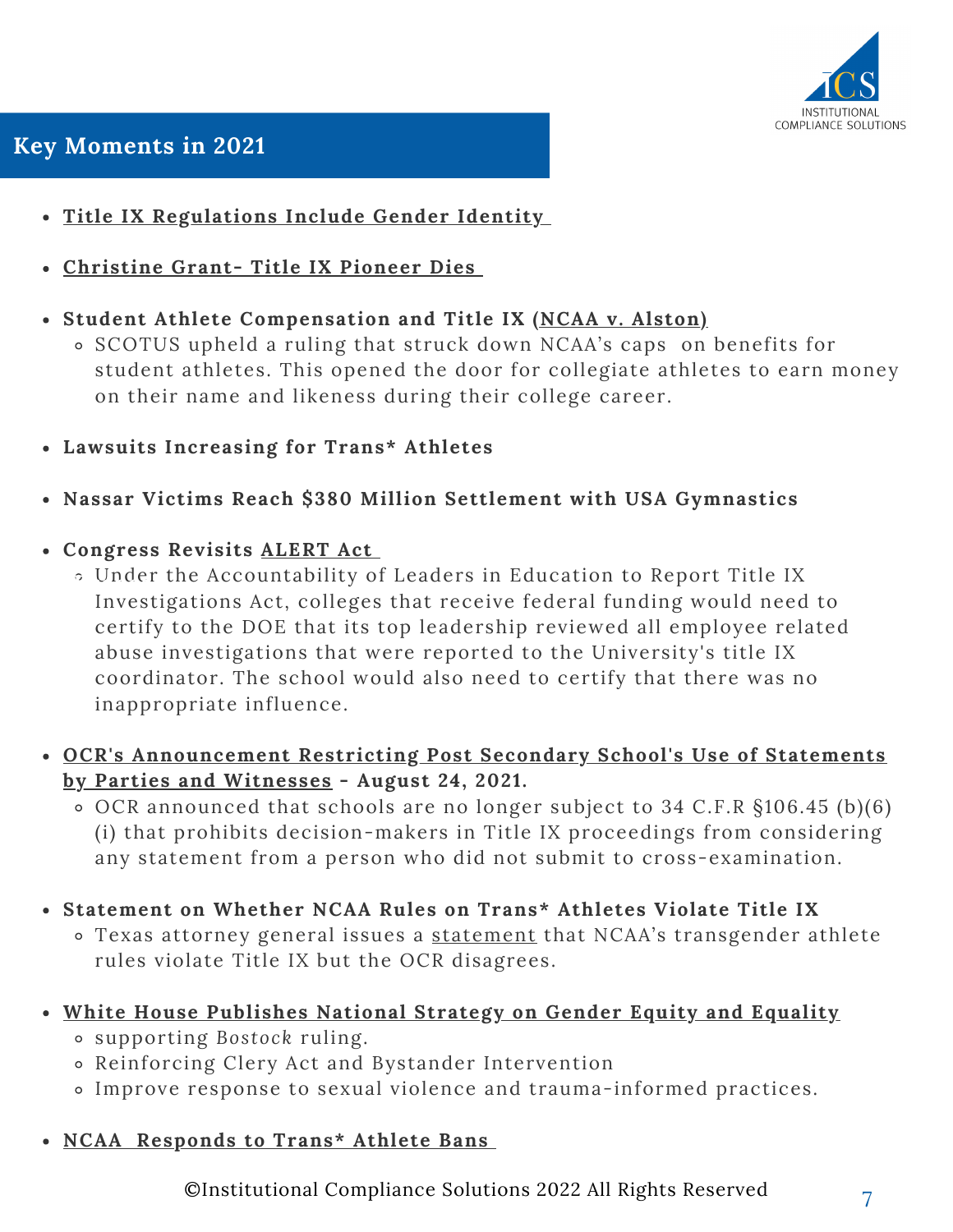

# **Looking Forward: Potential Issues in 2022**

# **"Gender Plus" Bathrooms**

Chicago Public Schools [implemented](https://titleixtips.com/are-gender-plus-bathrooms-new-and-how-should-schools-handle-them/) the "gender - plus" system for restrooms in their public schools. This came after CPS announced that children could use the restrooms that best fit their gender identity.

# **D.O.E Announced New [Regulations](https://www.highereddive.com/news/ed-dept-says-it-will-issue-a-new-title-ix-regulation/602310/) Coming April 2022**

- **Several States Restrict Trans\* Athletes From Playing Sports**
	- As of November 2021, 37 [states](https://www.usnews.com/news/best-states/articles/2021-12-01/these-states-restrict-how-transgender-students-participate-in-school-sports) have introduced bills aimed at restricting participation in school sports based on one's "biological sex." Currently 9 have been made into law.
- **Students for Fair [Admissions](https://scholar.google.com/scholar_case?case=3950037426341340384&hl=en&as_sdt=6&as_vis=1&oi=scholarr) v. Harvard University [-](https://scholar.google.com/scholar_case?case=3950037426341340384&hl=en&as_sdt=6&as_vis=1&oi=scholarr) November 12, 2020**
	- Topic: Affirmative Action Case/ DEI
- **O** SFFA claims that Harvard "unfairly considers" race in admissions such that it disproportionately affects AAPI student's admission prospects. Court of Appeals held that Harvard's policies did not violate the Constitution nor did it discriminate against AAPI students. The case is currently waiting to get picked up by SCOTUS.

# **Henry et al. v. Brown [University](https://storage.courtlistener.com/recap/gov.uscourts.ilnd.411049/gov.uscourts.ilnd.411049.1.0.pdf) et. al. - January 9, 2022**

- Topic: Price Fixing/ Financial Aid
- Former college students are suing top ivy league colleges- Yale, Georgetown, MIT, and others claiming they were involved in a "price fixing scheme" that favored wealthy applicants. Federal law permits colleges to collaborate on financial aid only if they are "need blind" (don't address a student's ability to afford tuition).The Plaintiff argues that such exemption does not apply when colleges are "conspiring" with one another.
- **[Smithsonian](https://www.buzzfeednews.com/article/nishitajha/smithsonian-tropical-research-institute-metoo) Island Institute- Sexual Misconduct Scandal - [2020/2021](https://www.buzzfeednews.com/article/nishitajha/smithsonian-tropical-research-institute-metoo)**
	- *A*llegedly STRI was aware of some of the allegations- In 2020, eight women filed a formal complaint against a male staff scientist. This complaint triggered an internal investigation, but the results have not been published. Sixteen female scientists described a serious pattern of sexual misconduct by "high ranking" men the the institute. On April 27th an Open Letter was sent from the institute to the Smithsonian documenting the behavior